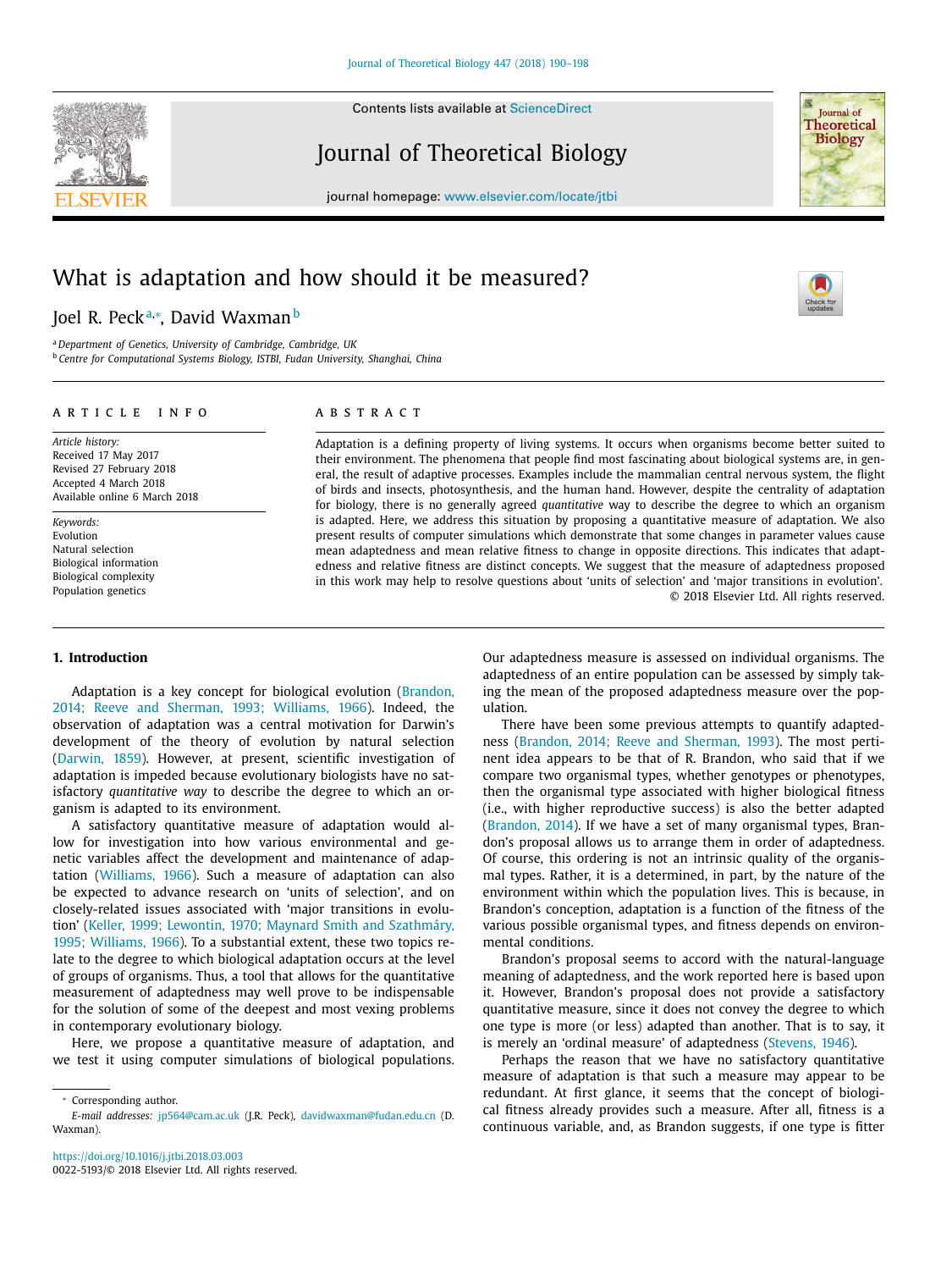<span id="page-1-0"></span>than another, then it is also sensible to say that it is better adapted (Brandon, 2014; [Futuyma,](#page-7-0) 2013).

# However, some reflection reveals that fitness can easily fail as a measure of adaptation. To see why, let us begin by considering the simple case of *absolute fitness* for a population of asexual organisms with discrete generations and with no 'class structure' [\(Grafen,](#page-7-0) 2006a, 2015). Here, the absolute fitness of a newborn individual is the expected number of offspring that the individual will contribute to the next generation. Thus, absolute fitness is equal to expected reproductive success, and it takes into account both *viability* and *fertility*. That is to say, absolute fitness is affected both by the probability that a newborn individual will survive to reproductive age, and by the expected number of offspring that the newborn individual will have, if it survives.

Let us assume, for the asexual organism under consideration, that the population size stays approximately constant from generation to generation. Under this assumption, in a population like the one just described, the mean value of absolute fitness must be approximately equal to one. This is true regardless of whether all population members have the best-possible organismal type, or if their organismal types are far from optimal. Accordingly, the mean of absolute fitness for the population is *independent* of the appropriateness of the organismal types present in the population for the current environmental conditions. As such, absolute fitness cannot be a good measure of adaptedness [\(Barton,](#page-7-0) 2017).

One might think that the problems associated with using absolute fitness to measure adaptedness could be eliminated by using *relative fitness* instead. The relative fitness of a newborn individual is equal to the individual's absolute fitness divided by the absolute fitness of a newborn with some reference organismal type. Here, we will take the reference type to be an organismal type with the maximum-possible value of absolute fitness. Unfortunately, relative fitness also fails as a measure of adaptedness. The reason for this is more subtle than in the case of absolute fitness.

To understand the problems with using relative fitness as an adaptedness measure, it is helpful to consider the case of purifying selection that constrains a phenotypic trait to be close to a particular optimum state. We might, for instance, imagine an organism that is occasionally afflicted with a parasite. Assume that this organism can produce a particular protein that inhibits the parasite and thus enhances relative fitness. Assume further that there is an optimal amino-acid sequence for this protein, and each mutation that causes a difference from this optimal sequence decreases the effectiveness of the protective protein, and thus leads to a decrease in relative fitness.

In a simple mathematical model of this sort of situation (presented below) we consider how the strength of selection affects the mean value of relative fitness, when measured after evolution has proceeded for thousands of generations. The strength of selection may depend, for example, on the density of the parasite. We show that the mean of relative fitness *increases* as the strength of selection decreases. However, when the strength of selection is very low, a typical individual has an extensively mutated protective protein, with a sequence that is very different from the optimal sequence. That is, when selection is weak, the typical individual is *poorly adapted* to the environment. It follows that decreasing the strength of selection has the simultaneous effect of increasing mean relative fitness, but decreasing the mean value of adaptedness. The opposite directions of change of mean relative fitness and mean adaptedness explicitly demonstrate that relative fitness provides an inadequate quantitative measure of adaptation. Below, we illustrate this phenomenon using computer simulations. We also present another (quite different) case in which adaptedness and relative fitness respond in opposite directions to a change of parameter values.

#### **2. A quantitative measure of adaptedness**

To begin our development of a quantitative measure of adaptation, let us consider a species in which we can identify  $\Omega$  different types of individual. A particular organismal type may be defined by any aspect of an individual's genotype or phenotype, or by a description that includes aspects of both genotype and phenotype. We number these different organismal types 1, 2, 3,  $\ldots$ ,  $\Omega$ , and will refer to the collection of all  $\Omega$  types as the *comparison set.* 

Let *wi* represent the relative fitness of newborn individuals that have the *i*th organismal type. That is, *wi* represents the expected reproductive success of type *i* newborns, divided by the expected reproductive success of newborn individuals that have an organismal type that confers the maximum-possible level of expected reproductive success (maximising over all members of the comparison set). Thus,  $0 \leq w_i \leq 1$ .

In light of the foregoing discussion, we propose the following two requirements for a quantitative measure of adaptedness:

- (1) A quantitative measure of adaptedness should be an increasing function of relative fitness. That is, if, in a given environment,  $w_i > w_j$ , then type *i* is better adapted than type *j* in that environment.
- (2) The value of adaptedness, for a given organismal type, should reflect how special that type is for a particular environment. That is, it should indicate the extent to which the organismal type is unique with respect to how high its relative fitness is in the environment.

We now propose a particular measure of adaptedness which is both reasonably simple, and which satisfies both of these requirements.

Let  $\alpha_i$  denote the adaptedness of type *i*. Let  $Q_i$  represent the number of organismal types in the comparison set that have a level of relative fitness that *equals or exceeds* the relative fitness of organismal-type *i* in a given environment. Our measure of adaptedness is

$$
\alpha_i = \log_2\left(\frac{\Omega}{Q_i}\right),\tag{1}
$$

where  $\log_2$  denotes a logarithm to base 2. We will refer to  $\alpha_i$  simply as the *adaptedness* of type *i*. It should be noted that  $1 \le Q_i \le \Omega$ , and hence  $0 \leq \alpha_i \leq \log_2(\Omega)$ .

The adaptedness measure specified by Eq.  $(1)$  is a special case of "functional information", as defined by Hazen et al. [\(2007\)](#page-7-0) and [Szostak](#page-8-0) (2003). Szostak developed the idea of functional information as a way to "define and quantify the information content of biopolymer sequences" [\(Szostak,](#page-8-0) 2003). Similar motivations also led C. Adami and his colleagues to develop a quantity that is very similar (or identical) to Eq. (1) (see their Eq. (12)) (Adami et al., 2000). Neither Szostak nor Adami et al. [suggested](#page-7-0) using a quantity of the form given by Eq.  $(1)$  as a measure of adaptedness. The connection between adaptedness and information is discussed below.

In the interests of clarity and analytic convenience, we restrict ourselves, in this work, to comparison sets that contain a finite number of discrete organismal states (e.g., genotypes). However, it seems certain that, by an appropriate generalisation, the analysis presented here can be extended to cases in which the number of organismal types is infinite, as it is the case when organismal type is defined by a continuously distributed phenotype such as height or weight.

It is clear that the definition of the adaptedness of type *i*, namely  $\alpha_i$  that is given in Eq. (1), satisfies requirement (1), above. That is, if one organismal type is better adapted than another (as measured by  $\alpha_i$ ) then it will also have a higher relative fitness. A little consideration reveals that the definition of  $\alpha_i$  also satisfies requirement [\(2\).](#page-3-0) In particular, if the fraction  $\frac{\Omega}{Q_i}$  is very large, then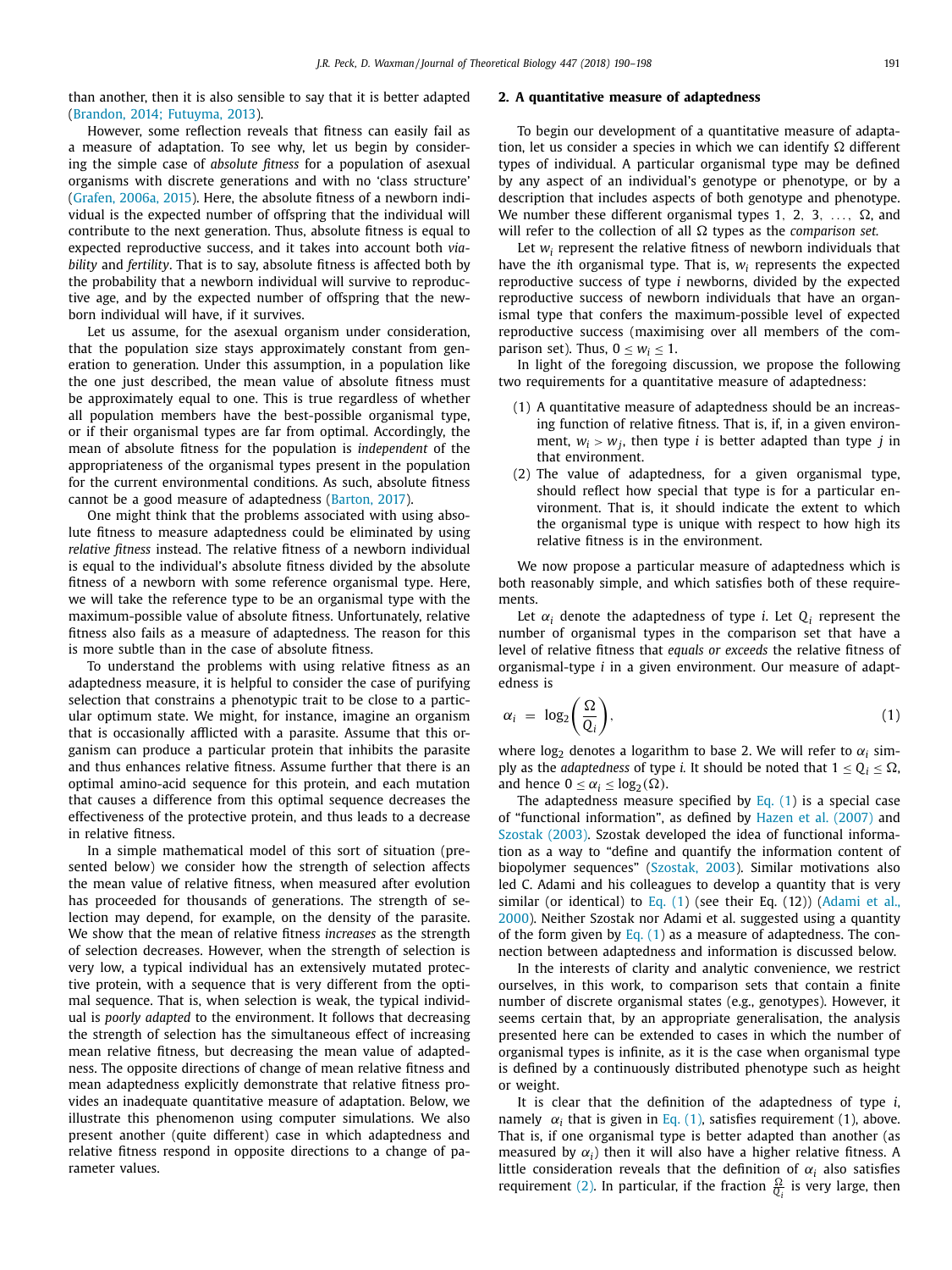this means that, of all types within the comparison set, type *i* is very unusual in that it has a level of relative fitness that is higher than almost any other type. In such a case, type *i* is very special (indeed, it is almost unique) in being so well-suited to the environment. Thus, appropriately for this case, α*<sup>i</sup>* will be relatively large. Alternatively, if more than 50% of types in the comparison set are at least as fit as type *i*, then  $\alpha_i$  will be relatively small (i.e., between zero and one). The adaptedness, α*i*, equals zero if all types in the comparison set are at least as fit as type *i*.

It may be worth considering the adaptedness of a randomly selected organismal type. Let us assume that the relative fitness of each organismal type is drawn from a continuous probability distribution, and let us consider the limit as the number of organismal types ( $\Omega$ ) becomes very large (that is,  $\Omega \rightarrow \infty$ ). In this case, the expected value of adaptedness is shown in [Appendix](#page-6-0) A to equal the relatively small value  $1/\ln(2) \approx 1.443$ . The standard deviation in adaptedness among such randomly-selected organismal types is also shown to be given by  $1/\ln(2)$ .

To put this result in context, we note that a randomly selected organismal type will have a value of adaptedness, α*i*, of zero with probability of  $1/\Omega$ , while a randomly selected organismal type is likely to have a small positive value of the adaptedness. That is to say, even if selection has had no effect on the distribution of organismal types, a typical organismal type will have some level of 'pre-adaptation' purely by chance. Only the organismal types with the very lowest relative fitness have no pre-adaptation, and thus these types have an adaptedness of zero.

Because the measure of adaptedness proposed in this work satisfies requirement  $(2)$ , it also is in line with the views of those biologists (including Darwin) who identify adaptation with the way that so many biological structures and behaviours seem "designed" to enhance [reproductive](#page-7-0) success (Darwin, 1859; Gardner, 2009; Grafen, 2007). The impression that a biological structure or behaviour is similar to designed objects comes from observations that the structure or behaviour is relatively unique in its tendency to enhance reproductive success. That is, these structures and behaviours seem to be the result of some sort of (possibly imperfect) optimisation process [\(Gardner,](#page-7-0) 2009; Grafen, 2007). The proposed measure of adaptedness quantifies the degree to which an organismal type is unique in its ability to enhance reproductive success, and this provides a link to the ideas of biologists who have associated adaptation with apparent design.

#### *2.1. Dependence of adaptedness upon the comparison set*

In order to use [Eq.](#page-1-0)  $(1)$  to quantify the adaptedness of a particular type, we must first identify the entire set of  $\Omega$  organismal types that will be used for a comparison. The choice of this comparison set is somewhat arbitrary.

In some cases, one may wish to choose a natural comparison set. For example, if organismal type is defined by genetic sequence, then one may wish to choose a comparison set containing all of the genetic sequences that can be constructed for a given total sequence length. Another possibility is to pick a well-defined genetic region, such as a gene or a crucial sequence within a gene, and use a comparison set that contains all possible sequences that could occur in this genetic region. All members of this comparison set could have the same genetic sequence outside of the focal region, with this sequence being chosen to be typical in a particular natural population. Using such a comparison set, one could investigate the effect on adaptation of variation in a relatively constrained region of the genome.

Of course, natural comparison sets may not exist for every analysis that one might wish to carry out. For example, one may wish to compare a particular genetic sequence found in a natural population with all alternative sequences that can be created with fewer than a certain number of nucleotide changes. The number of such changes may be determined by practical considerations, and hence this number may have no natural biological significance. This is unfortunate, as the form of [Eq.](#page-1-0)  $(1)$  only allows us to measure adaptedness in the context of a particular comparison set. However, this arbitrariness is less consequential than it might seem at first sight. This is because, in a *comparison* of the adaptedness of two types, the same answer is obtained for many different comparison sets. In particular, consider two types, *i* and *k*, with adaptedness values  $\alpha_i$  and  $\alpha_k$ , respectively. Let *D* represent the difference between the two adaptedness values, given a particular comparison set that contains  $\Omega$  different types (thus  $D = \alpha_i - \alpha_k$ ). Let us now create a new, larger comparison set that contains all  $\Omega$  organismal types of the original comparison set, *plus* an additional set of types that all have a *lower* relative fitness than that of both type *i* and type *k*. Let  $\alpha_i$  and  $\alpha_k$  represent the adaptedness values of type *i* and type *k* for this new, larger comparison set. In [Appendix](#page-7-0) B we show that the difference in adaptedness between the two types is unchanged by this alteration in the size of the comparison set (i.e.,  $D = \alpha_i - \alpha_k = \breve{\alpha}_i - \breve{\alpha}_k$ 

#### *2.2. Why use a logarithmic measure to quantify adaptation?*

In terms of the requirements for an adaptedness measure specified above, any monotonically-increasing function of the ratio  $\frac{\Omega}{Q}$ could serve as a measure of adaptedness. However, there are three reasons for using a logarithm in this context. First, comparison sets can be very large. For example, the bacterium *Candidatus Carsonella ruddii* has one of the very smallest bacterial genomes, with only 159,662 base pairs [\(Nakabachi](#page-8-0) et al., 2006). If one constructed a comparison set with every possible DNA genome of this length, then the comparison set would have approximately  $10^{96,126}$  members. Thus, in this case, if we simply used the ratio  $\frac{\Omega}{Q_i}$  as adaptedness measure, all of the fittest genotypes would have huge numbers as their adaptedness scores. Numbers of this magnitude are unwieldy, and not very amenable to informal thinking. It is much more convenient (and comprehensible) to refer to numbers of this size using exponents, and this is exactly what occurs when one uses logarithms. Thus, for example, if there is a unique genome of *C. ruddii* that is fittest in a particular environment, then, using our logarithmic measure, its adaptedness value would be 319,324. This is much more comprehensible than 1096,126, which would be the adaptedness value if we were to simply use  $\frac{\Omega}{Q_i}$  as our adaptedness measure.

A second reason for using a logarithmic function for the adaptedness measure is the way that adaptedness changes with *Qi*. For example, consider what would happen if, instead of using a logarithmic function, we simply use the ratio  $\frac{\Omega}{Q_i}$  as our adaptedness measure. Let us again take the example of a genome of the length we have in *C. ruddii* (i.e., 159,662 nucleotides), and let us calculate the ratio of adaptedness values that has as its numerator the adaptedness value of an organism that has a genome that is better than all but 1024 other sequences, with the denominator given by the adaptedness value for an organism with a genome that is uniquely the best that can be constructed with 159,662 nucleotides. (It might be possible to construct the less-adapted genome by substituting sub-optimal nucleotides into the optimal genome at 5 loci.) Using this non-logarithmic form of an adaptedness measure, the ratio of adaptedness values is equal to  $\frac{1}{1024}$  (i.e., the ratio is approximately equal to 0.001). This seems like a very small value, given that it is supposed to represent the relative adaptedness of two organisms that both have genomes that are more fit that all but an almost-infinitesimal fraction of the set of possible genomes. On the other hand, if we use our logarithmic measure (i.e.,  $\alpha_i$ , as given by [Eq.](#page-1-0) (1)) then the ratio of the two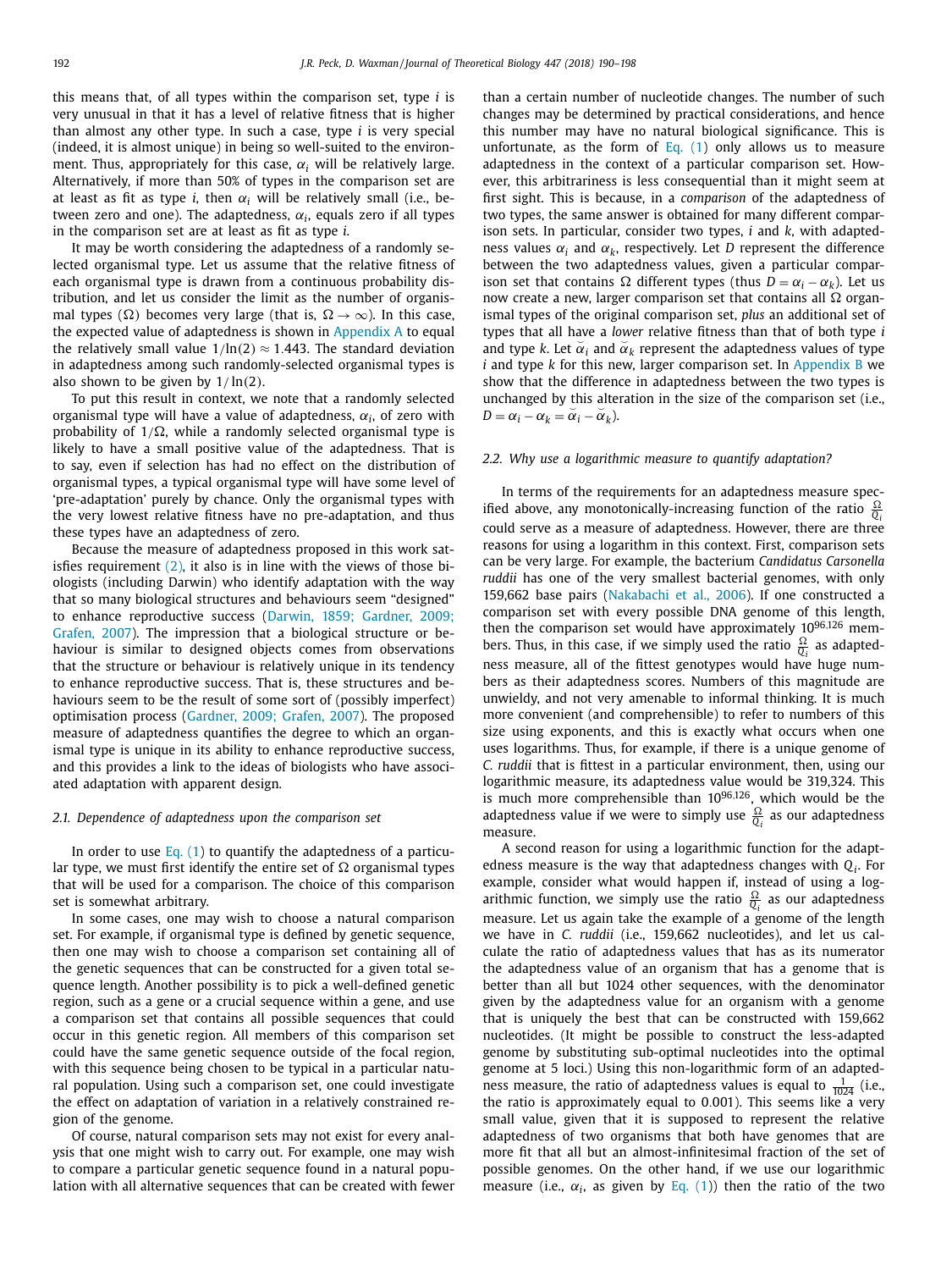<span id="page-3-0"></span>adaptedness measures is approximately 0.99997, which seems like a much more sensible result.

The final reason for using a logarithmic measure (to base 2) is that it allows for comparison of our adaptedness measure with various measures of "biological [information" \(Barton,](#page-7-0) 2017; Frank, 2012; Watkins, 2008). Using a logarithmic measure also facilitates comparison with the information-theoretic concept of "biological complexity" [\(Adami](#page-7-0) and Cerf, 2000; Adami et al., 2000). A detailed analysis of these subtle concepts is beyond the scope of the current work. However, an inkling of the importance of the possible connection between adaptedness and information can be obtained by considering the amount of information that would be required to specify a particular region of "genotypic space" that contains optimal genotypes.

Say that we collect all possible genotypes of a particular length into groups, such that for each group, the maximum *Hamming distance* between group members is less than some integer, which we will call *R*. (The Hamming distance between two genotypes is just the number of nucleotide changes that one must make to transform one of the genotypes into the other.) Assume that every genotype is a member of only one of these groups, and that there are a total of *M* groups all together, with *T* genotypes in each group (thus, there are a total of *MT* genotypes). Now say that there is a unique optimal genotype that has the maximum value of relative fitness, and that the relative fitness of all other genotypes is a decreasing function of their Hamming distance from this optimal genotype. In this case, according to Eq. [\(1\),](#page-1-0) the adaptedness of each of the members of the group of genotypes that contains the optimum must be equal to (or greater than)  $log_2(\frac{MT}{T}) = log_2(M)$ . Furthermore, if we number the groups of genotypes as 1, 2, . . ., *M*, and then ask how many digits are required to guarantee that we can specify the number associated with the group containing the optimal genotype, the answer is approximately equal to  $0.301 \log_2(M)$  digits. (If we number the genotypes in base 2, then the number of digits required will be approximately equal to  $log<sub>2</sub>(M)$ .) The number of digits required may be seen as a measure of the amount of information necessary to specify the optimum-containing group (Cover and [Thomas,](#page-7-0) 1991). Thus, there is a correspondence between the adaptedness values of the fittest-possible genotypes, and the amount of information required to specify a group containing these individuals. This example suggests that there may be a close relationship between biological information and adaptedness, if we measure adaptedness on a logarithmic scale.

#### **3. Model**

To see the proposed measure of adaptation in use, let us consider a specific model of genetic evolution. Assume a population that is haploid, with *L* genetic loci, and 4 possible alleles per locus. There are, therefore,  $4^L$  possible genotypes, which we label 1, 2, 3,  $\ldots$ ,  $4^L$ . Generations are discrete, so members of the parental generation may be taken to die after all offspring of their generation have been born. After birth, viability selection occurs, and the probability of an individual surviving selection is assumed to depend only on the individual's genotype. For individuals with genotype *i*, this survival probability is denoted by *Vi*. There is then a "thinning process" during which additional randomly chosen individuals die, leaving a population that contains exactly *N* individuals. These *N* individuals constitute the potential parents for the next generation, and are therefore considered to be adults.

Except where noted otherwise, the population reproduces sexually. To produce an offspring, two adults are chosen at random as parents, and the offspring's genome is produced via sexual reproduction with free recombination between loci (the allele at each locus of an offspring's genome has an equal chance of coming from either parent). Mutations occur during reproduction at a rate of  $\mu$ per allele copied, and each mutation results in a change from the parental allele to one of the other three alleles, with equal probability. Sufficient offspring are assumed to be produced so that, after viability selection, the number of individuals remaining in the population is always in excess of *N*.

Under the assumptions of this model, all adults have the same expected fecundity, and thus the only factor that can affect relative fitness is the differences in viability between the various genotypes. Therefore, if we use  $w_i$  to denote the relative fitness of genotype *i*, then we have:

$$
w_i = \frac{V_i}{V_{max}},\tag{2}
$$

where *Vmax* is the maximum of all of all of the *Vi* values.

Let us now consider a particular fitness scheme for this model. We shall adopt a well-known single-peak 'landscape' with an optimal genotype, where each genetic difference from the optimal genotype decreases viability (and thus relative fitness) by a factor of (1 − *s*), where 0 ≤ *s* ≤ 1. Thus, if there are *k* loci at which genotype *i* differs from the optimal genotype, then the viability of this genotype is given by  $V_i = V_{max}$   $(1 - s)^k$ . As a result, from Eq. (2), we also have  $w_i = (1 - s)^k$ .

It can be shown mathematically that an evolving population of the sort just described constitutes an ergodic process. That is to say, after a sufficiently long period of time has passed, the state of the population is guaranteed to become independent of the initial state of the population. Here, our main interest is in how the population behaves over the long term. Therefore, we initialised each population with *N* mutation-free adults. We then waited 7500 generations before beginning to record the data that is summarised below. In order to ascertain whether 7500 generations are sufficient to achieve independence from initial conditions, we also ran trials with a variety of other initial populations. In doing this, we focussed on the cases where the establishment of independence from initial conditions takes the longest. Comparisons of results obtained with different initial conditions suggest strongly that, for all cases studied here, 7500 generations is sufficient to establish virtual independence of the state of a population from the initial state of the population.

Using this single-peaked fitness model, let us now consider the effects of changing the strength of selection, as measured by the value of *s*. For convenience, we use the complete collection of all 4*<sup>L</sup>* possible genotypes as our comparison set. Thus,  $\Omega = 4^L$ . Furthermore, except where noted otherwise, we use a population size of  $N = 10,000$ .

#### *3.1. Computer-simulation results*

[Fig.](#page-4-0) 1 presents the results of this model when the number of loci is *L* = 500, for various values of *s* (where *s* represents the strength of selection). Note that, as *s* decreases towards zero, the mean relative fitness increases monotonically. This result differs from some classical results, and we explain this in the discussion. As selection becomes weaker (i.e., as *s* becomes smaller) there is also a monotonic increase in the average number of genetic differences (the Hamming distance) between genomes in the population and the optimal genome (see [Table](#page-4-0) 1). Thus, with weakening selection, the genome of a typical individual becomes more genetically distant from the optimal genotype, and hence progressively less reliable as an indicator of the position of the selective optimum. That is, the population becomes less adapted. This is reflected in the way that the mean value of  $\alpha_i$  during a particular generation (denoted by  $\bar{\alpha}$ ) decreases as the strength of selection, *s*, decreases.

Under the model's assumptions, viability is the only way that genotype can affect relative fitness. Thus, the fact that changes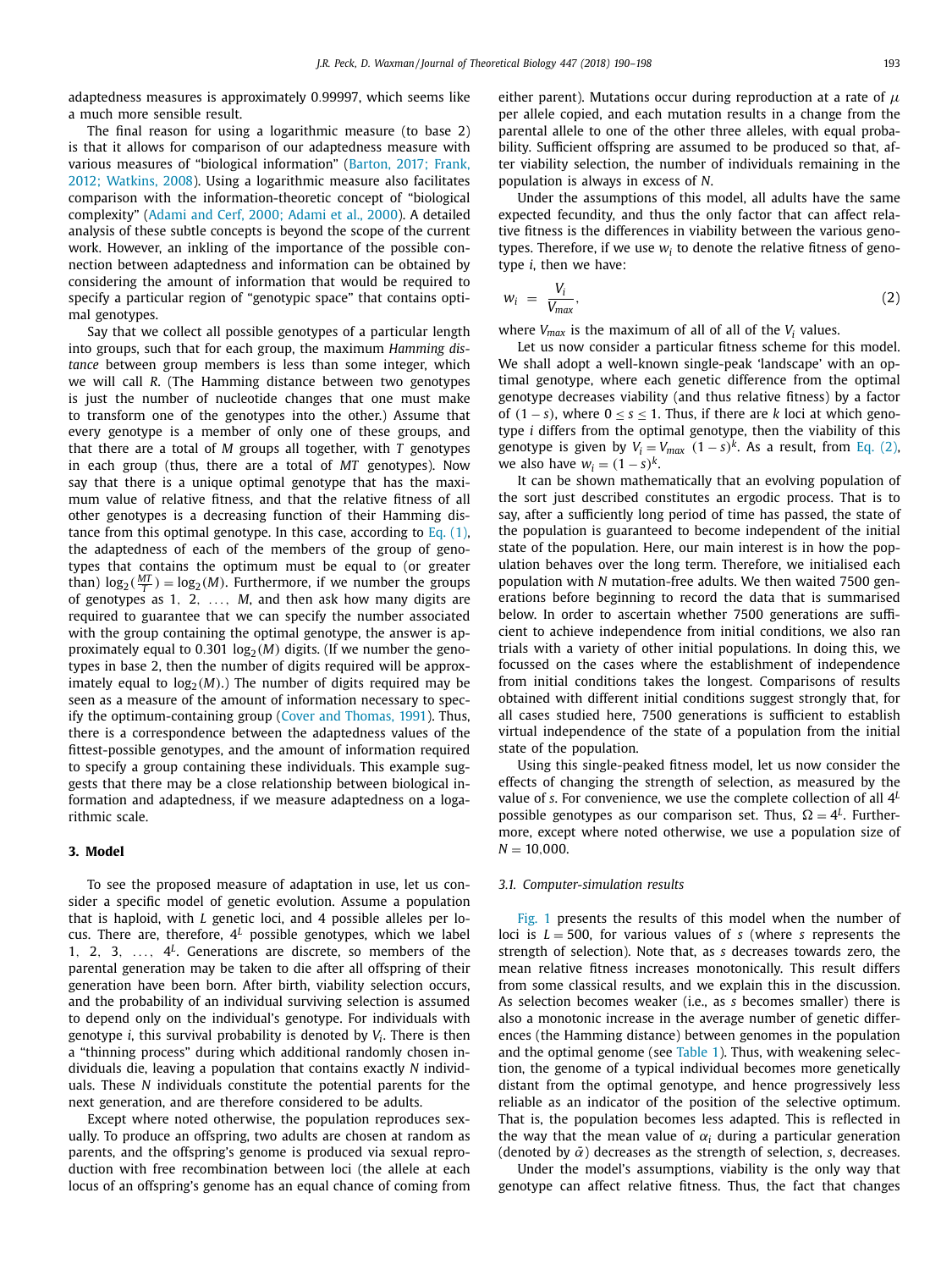#### <span id="page-4-0"></span>**Table 1**

Data from the computer simulations. The unbracketed figures are arithmetic means, representing an average over the last 92,500 generations of a simulation run, of the indicated quantity. The figures in round brackets give standard deviations that indicate how much the relevant statistic varies over the last 92,500 generations of a simulation run. "Mean num. mutations" is the mean number of deleterious mutations per individual. Except where noted otherwise, the parameter values used in the simulations were:  $N = 10,000$ ,  $L = 500$ , and  $\mu = 0.002$ . Data were collected each generation immediately after birth. In all the simulations reported in this study, the expected number of offspring per adult was 15.

|                                   | $s = 0.001$ | $s = 0.01$ | $s = 0.1$ | $s = 1.0$ | $s = 0.01$<br>$L = 50$<br>$\mu = 0.02$ | $s = 0.01$<br>$L = 50$ | Asexual $(s = 0.01)$ |
|-----------------------------------|-------------|------------|-----------|-----------|----------------------------------------|------------------------|----------------------|
| Mean viability                    | 0.716       | 0.394      | 0.370     | 0.368     | 0.715                                  | 0.911                  | 0.0979               |
|                                   | (0.00114)   | (0.00270)  | (0.00265) | (0.00125) | (0.00108)                              | (0.00189)              | (0.00471)            |
| Mean num, mutations               | 334.489     | 92.941     | 9.934     | 0.999     | 33.393                                 | 9.281                  | 231.537              |
|                                   | (1.588)     | (0.683)    | (0.0712)  | (0.00257) | (0.150)                                | (0.207)                | (4.746)              |
| Mean adaptedness $(\bar{\alpha})$ | 15.719      | 511.356    | 917.571   | 989.898   | 3.613                                  | 54.065                 | 139.663              |
|                                   | (0.951)     | (2.537)    | (0.509)   | (0.0251)  | (0.116)                                | (0.760)                | (8.606)              |



**Fig. 1.** Data from the computer simulations. We plot mean adaptedness and mean relative fitness as a function of the selection coefficient, *s*, which is a measure of the strength of selection. The right-hand vertical axis and the red curve give the data for mean relative fitness. The left-hand vertical axis and the blue curve give the data for mean adaptedness. We represent mean relative fitness and mean adaptedness during a given generation with the symbols  $\bar{w}$  and  $\bar{\alpha}$ , respectively. The data shown by the red line gives the arithmetic mean of  $\bar{w}$ , averaging over the last 92,500 generations of a computer-simulation run. Similarly, the data shown by the blue line shows the arithmetic mean of  $\bar{\alpha}$ , averaging over the last 92.500 generations of a computer-simulation run. Parameter values used in these simulations are:  $N = 10,000$ ,  $L = 500$ ,  $\mu = 0.002$ , and  $V_{max} = 1$ . All simulations were run for 100,000 generations. The populations were censused each generation immediately after the birth of the offspring. (For interpretation of the references to colour in this figure legend, the reader is referred to the web version of this article.)

in the value of *s* have opposite effects on mean relative fitness and mean adaptedness makes it very clear that relative fitness is not generally suitable as a measure of adaptedness (as indicated above). A similar effect can be seen if we consider the impact of decreasing the number of loci from  $L = 500$  to  $L = 50$ . As shown in Table 1, this leads to an increase in mean relative fitness, and a decrease in mean adaptedness,  $\bar{\alpha}$ . Furthermore, this is so regardless of whether we leave  $\mu$  (the per-locus mutation rate) unaltered as we change the number of loci, or if we increase  $\mu$  by a factor of 10, and thus keep unchanged the average number of new mutations per genome. For example, when  $s = 0.01$  (with  $N = 10,000$ and  $\mu = 0.002$ ), decreasing *L* from 500 to 50 *increases* the mean relative fitness from 0.394 to 0.911, but this decrease in *L* also results in the mean adaptedness *decreasing* from 511.356 to 54.065.

The results are very different if we consider the effect of changing the population size. Fig. 2 shows that, as population size increases, so do both mean relative fitness and mean adaptedness. Thus, there seems to be no general rule about whether these two statistics change in the same direction as a consequence of the change in a parameter, or in opposite directions. Once again,



**Fig. 2.** Data from the computer simulations. We plot mean adaptedness and mean relative fitness as a function of the population size, *N*. The right-hand vertical axis and the red curve give the data for mean relative fitness. The left-hand vertical axis and the blue curve give the data for mean adaptedness. We represent mean relative fitness and mean adaptedness during a given generation with the symbols  $\bar{w}$  and  $\bar{\alpha}$ , respectively. The data shown by the red line gives the arithmetic mean of  $\bar{w}$ , averaging over the last 92,500 generations of a computer-simulation run. Similarly, the data shown by the blue line shows the arithmetic mean of  $\bar{\alpha}$ , averaging over the last 92,500 generations of a computer-simulation run. Parameter values used in these simulations are:  $s = 0.01$ ,  $L = 500$ ,  $\mu = 0.002$ , and  $V_{max} = 1$ . All simulations were run for 100,000 generations. (For interpretation of the references to colour in this figure legend, the reader is referred to the web version of this article.)

this demonstrates that, in general, adaptedness and relative fitness are different phenomena. Mean relative fitness measures the average reproductive success of population members, in comparison with individuals that have the best-possible organismal type. Mean adaptedness, on the other hand, essentially measures the extent to which population members tend to have one of the fittest-possible organismal types. These two measures are obviously related, but they are not the same thing.

Let us now consider the effects of asexual reproduction on relative fitness, and on adaptation. The model described above incorporates sex and free recombination. To model asexuality, we use the same model, except that each offspring has only one parent. Apart from new mutations, the genomes of offspring are identical to the genomes of their parents. Asexuality enhances the correlation in relative fitness between parent and offspring. In a finite population, this generally depresses relative fitness (in comparison to sexual [populations\)](#page-7-0) (Crow and Kimura, 1970; Hill and Robertson, 1966; Peck et al., 1997). As can be seen from Table 1, asexuality can also decrease mean adaptedness ( $\bar{\alpha}$ ). Thus, we have a second example of a change in parameter values affecting both mean relative fitness and mean adaptedness in the same direction. Many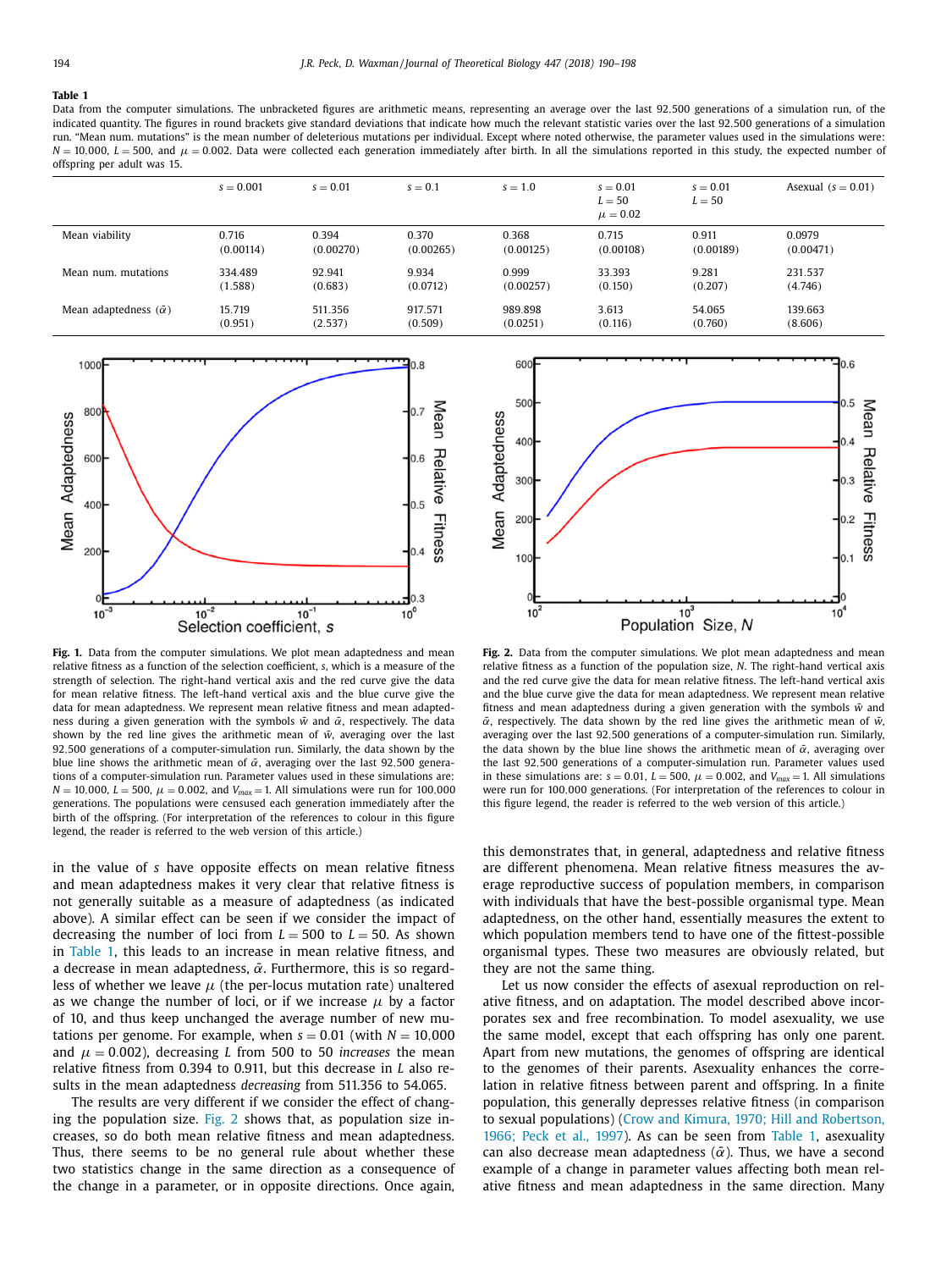other aspects of life history, genetics, and demography can be explored in a similar fashion.

#### **4. Discussion**

In this study, we have proposed a quantitative method for measuring adaptedness. We have attempted to demonstrate that the proposed measure is in line with what biologists typically mean when they talk about adaptation (Brandon, 2014; Gardner, 2009; Reeve and Sherman, 1993; Williams, 1966). [Furthermore,](#page-7-0) we have shown that adaptedness is not just relative fitness in another guise, but an independent entity. Thus, for example, if we compare two populations and find that average relative fitness is higher in the first population (compared with the second) then this does not imply that the first population will also have a higher average level of adaptedness. Indeed, just the opposite may be the case (as shown in the computer-simulation results). With these considerations in mind, it is plausible that an intuitively acceptable quantification of adaptedness will facilitate the empirical study of adaptation. Given the centrality of adaptation for evolutionary biology, this outcome, if realised, would be a substantial advance.

## *4.1. Considerations regarding the relationship between the strength of selection and mean relative fitness*

In our computer simulations, we found that the long-term value of mean relative fitness increased monotonically as the strength of selection (*s*) was decreased. This is very different from some classic results, in which the equilibrium mean relative fitness is independent of the strength of selection (Crow and [Kimura,](#page-7-0) 1970). The main reason for this difference is that, in our model, each allele was equally likely to mutate into each of the alternative alleles. Had we assumed that: (i) only deleterious mutations are possible, and (ii) the population size is infinite, then the equilibrium mean relative fitness would have been independent of the strength of selection, as in the classic models (Crow and [Kimura,](#page-7-0) 1970). However, this situation is unrealistic, as no natural population is of infinite size. In a finite population with only deleterious mutations, the population will inevitably degenerate, as deleterious mutations become fixed [\(Lynch](#page-7-0) et al., 1993, 1995). As a consequence the mean relative fitness will reduce over time and will eventually reach its lowest-possible value. The finite populations of our simulations were saved from this fate because deleterious mutations could (occasionally) mutate into optimal alleles.

#### *4.2. Considerations regarding the measurement of adaptedness*

One potential problem with using the proposed measure of adaptedness in empirical studies is the very large size of many comparison sets that might be of interest. Even for a small genome, the number of possible configurations can be immense. If the comparison-set size is much larger than the population size, then many organismal types may never arise, even if one waits for a long time.

However, the difficulty with large comparison sets, while real, may not be as challenging as it first appears. After all, to evaluate the adaptedness of a particular organismal type (the *focal type*) one need not ascertain the exact relative fitness of all other types. Rather, one need only decide, for each type, whether it is more or less fit than the focal type. Often, it should be possible to do this via a process of interpolation, or on the basis of knowledge of the biology of the system. Furthermore, if some of the organismal types that are fitter than the focal type are mistakenly taken to be less fit than the focal type (and vice versa), this will not greatly affect the value of adaptedness  $(\alpha_i)$  that is calculated, providing that the error rates are sufficiently small.

Another approach is to simply focus on relatively small comparison sets. For example, if very few population members have more than, say, 10 differences from some locally optimal genotype, then one might exclude all genotypes with more than 10 differences from the optimum from the comparison set. Such an approach can allow one to describe quantitatively how close various sorts of organisms are to local optima. However, a problem with relatively small comparison sets is that a species that is capable of finding the best of several local optima might appear to be no better adapted, with such a comparison set, than a species that always evolves towards the nearest local optimum, even if more distant optima are associated with much higher levels of relative fitness. In order to notice the superior adaptive powers associated with species that can find the best of several local optima, one would need a comparison set sufficiently large to encompass multiple local optima.

An additional consideration regarding the measurement of adaptation in the present study is that we have assumed certain symmetries. In particular, in our computer simulations, we assumed that all alleles are equivalent in that all possible allelic mutations occur at the same rate at every locus. While this sort of simplifying assumption is common in models of population genetics, it should be recognised that modification of the proposed adaptedness measure may be appropriate in less symmetric situations.

#### *4.3. Considerations regarding the measurement of fitness*

In the computer-simulation studies described above, the hypothetical populations involved no class structure, no age structure, and no social interactions that could affect reproductive success. As such, it was appropriate to measure fitness in terms of the expected number of offspring that a newborn individual will have in the next generation. However, in more complex models, such as those involving multiple classes of individuals or overlapping generations, other fitness measures may be more [appropriate](#page-7-0) (Crewe et al., 2018; Fisher, 1930; Grafen, 2006a, 2015; Lessard and Soares, 2016).

In some cases there are multiple reasonable choices that one might make in selecting a fitness measure. These choices are important, as they affect the fitness values that one will calculate, and as a consequence, they also affect adaptedness values. For example, in kin-selection models, one may choose to use either some measure of 'inclusive fitness', or 'neighbour-modulated fitness' [\(Hamilton,](#page-7-0) 1964a; Taylor et al., 2007). Roughly speaking, inclusive fitness measures the expected success of an individual in generating living individuals in future generations. These individuals may be generated via direct reproduction, by assisting others to reproduce, or by interceding to prevent the death of others. The calculation of inclusive fitness involves 'weighting' each of the individuals generated by the degree of relatedness between that individual, and the individual that facilitated their birth or that acted to preserve their life. Neighbour-modulated fitness, on the other hand, relates to an individual's personal reproductive success (i.e., the number of offspring that they produce) as determined, in part, by social interactions.

It is generally held that, when properly handled, inclusive fitness and neighbour-modulated fitness will typically produce similar (or identical) predictions regarding the long-term outcome of evolution [\(Hamilton,](#page-7-0) 1964a; Taylor et al., 2007). However, these two approaches constitute very different perspectives on evolution. To see this, consider the case of sterile workers. In some bees, ants, and wasps, sterile workers comprise the vast majority of population members [\(Hamilton,](#page-7-0) 1964b; Wilson, 1975). For all of these individuals, the neighbour-modulated fitness is zero (because they are sterile), and thus, if we use the neighbour-modulated measure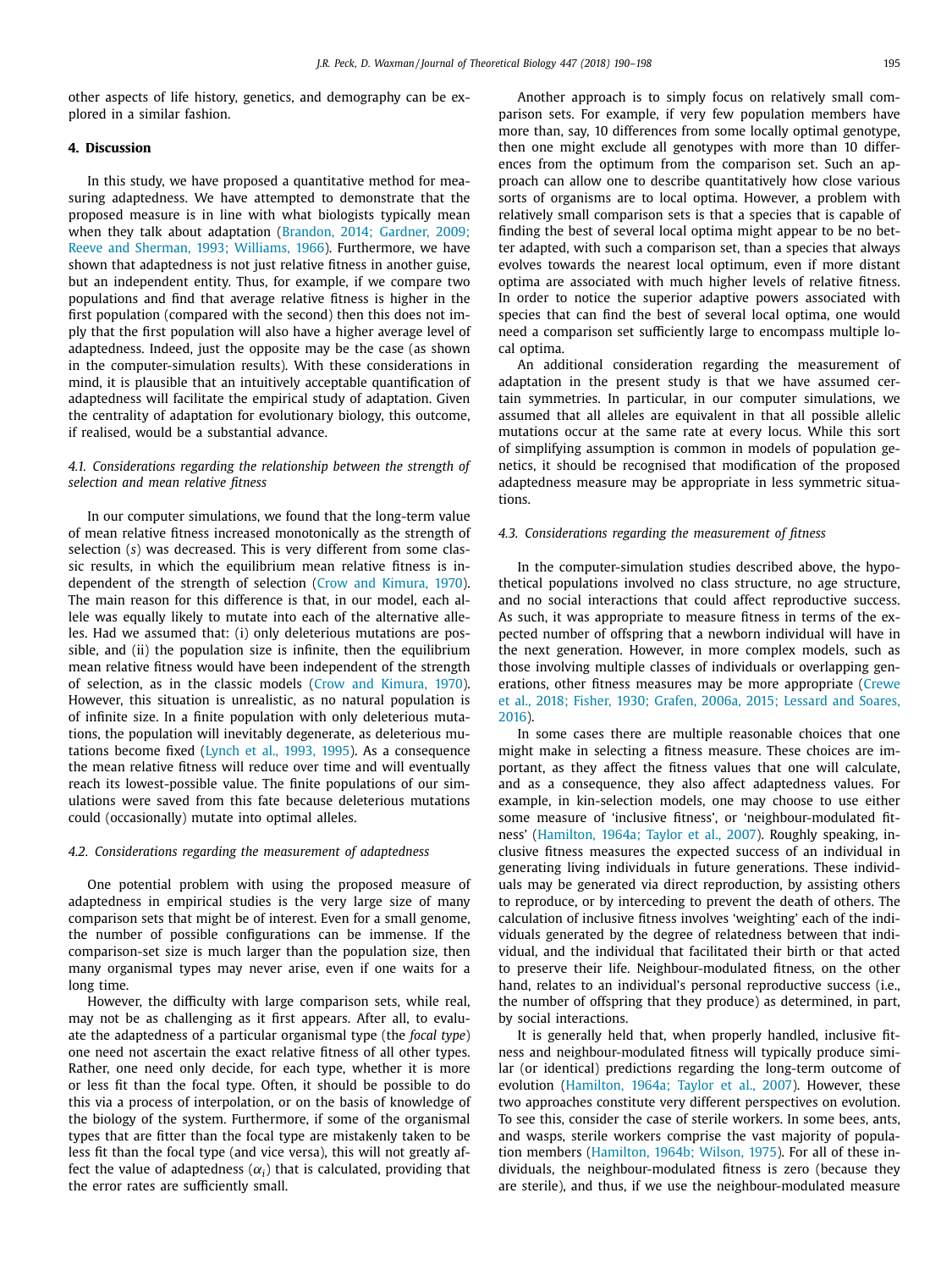<span id="page-6-0"></span>of fitness, their adaptedness is also zero. This observation suggests that, when social interactions are important, it may be worthwhile to use inclusive fitness as the fitness measure used to determine adaptedness values. However, there is still considerable controversy over the details of how inclusive fitness should be measured, and researchers will have to make their choices about this matter depending both upon the nature of the system with which they are working, and upon the scientific questions that they are trying to answer (Birch, 2017; [Gardner](#page-7-0) et al., 2011; Grafen, 2006b; van Veelen et al., 2012, 2017).

#### *4.4. Considerations regarding the units of selection*

In addition to facilitating the study of adaptation, the measure of adaptedness proposed here may also help to bring quantitative rigour to the study of the 'units of selection', and the related issue of the 'major transitions in evolution' (Brandon, 1999; Keller, 1999; Maynard Smith and [Szathmáry,](#page-7-0) 1995; Wilson and Sober, 1989). These transitions were identified by J. Maynard Smith and E. Szathmáry, and one type of transition is when multiple organisms combine together to form an integrated group that can be regarded as a new, [higher-level](#page-7-0) organism (Keller, 1999; Maynard Smith and Szathmáry, 1995). The constituent individuals that make up this 'super-organism' may be derived from a single species, or from multiple species.

When organisms unite to form a new integrated superorganism, we have, in essence, had a change such that natural selection is now effective at a higher level of organisation than was the case before the unification. Thus, most of the major transitions in evolution described by Maynard Smith and Szathmáry are special cases of evolutionary change that leads to an alteration in the [importance](#page-7-0) of various units of selection (Keller, 1999; Lewontin, 1970; Maynard Smith and Szathmáry, 1995).

To see how our measure of adaptedness might facilitate quantitative studies of the units of selection, let us examine a simple example. Consider an organism which has discrete generations, and for which there are  $\Omega$  possible organismal types. Assume that this organism lives in groups, each of which contains  $\Lambda$  individuals. Let us say that we can use some rule to measure the group-level relative fitness for each group in the population. For example, the group-level relative fitness for a particular group might be proportional to the number of individuals in the next generation that are descended from members of that group. We could then generate a set of organismal types for groups. For example, the organismal type of a group might be determined by the combination of organismal types of the group members. The number of possible [combinations](#page-7-0) of this sort is equal to  $\frac{(\Omega + \Lambda - 1)!}{\Lambda!(\Omega - 1)!}$  (Benjamin and Quinn, 2003). Thus, if  $\tilde{\Omega}$  is the number of possible organismal types for the group, then  $\tilde{\Omega} = \frac{(\Omega + \Lambda - 1)!}{\Lambda! (\Omega - 1)!}$ .

Clearly,  $\tilde{\Omega}$  can be vastly greater than  $\Omega$ . Thus, for example, if  $\Omega = 10$  and if there are two individuals per group, then  $\tilde{\Omega} = 55$ . For 10 individuals per group,  $\tilde{\Omega} = 92,378$ . And if there are 100 individuals per group,  $\tilde{\Omega} = 4,263,421,511,271.$ 

The maximum possible value of adaptedness is equal to the logarithm of the number of possible organismal types. Thus, the potential for adaptation is typically much larger for a group of substantial size than it is for any of the individual group members. For example, if, again,  $\Omega = 10$ , then the maximum possible value of adaptedness for individuals is 3.322. However, for a group of size two, the maximum level of adaptedness for the group 5.781, which is nearly double the maximum-possible adaptedness for individuals. For groups of size 10 and 100, the maximum-possible adaptedness for the group increases to 16.495 and 41.955, respectively. (Note that all of these maxima are calculated after assuming that each organismal type has a unique level of relative fitness.)

It is clear that, in some cases, the potential for higher levels of adaptation are realised when groups of organisms become moreor-less aligned in their evolutionary interests. Prime examples of this include the 'major transitions' mentioned above. A particularly clear case is the rise of the eukaryotes, which involved the formation of groups of two different types of organisms, one of which is the ancestor of the mitochondria in modern eukaryotes, and the other of which is the ancestor of nuclear genomes (Maynard Smith and [Szathmáry,](#page-7-0) 1995; Zimorski et al., 2014). Another 'major transition' that involves an apparent increase in adaptive complexity is the rise of eusociality in insects, including many species of bees, wasps, and ants [\(Hölldobler](#page-7-0) and Wilson, 2008; Keller, 1999; Maynard Smith and Szathmáry, 1995).

However, just because combining organisms into groups allows for higher levels of adaptation to evolve at the group level, this does not mean that higher levels of adaptation actually *will* evolve. After all, some members of a group may be adapted to exploit other group members, as in interactions between hosts and parasites, or between predators and prey. A group characterised by antagonistic interactions of this sort is very unlikely to achieve a high degree of group-level adaptation.

These considerations suggest that, in addition to facilitating the study of adaptation in individual organisms, the adaptation measure proposed here might also facilitate research on the units of selection and on major transitions in evolution. For example, the adaptation measure may make it possible to unambiguously identify the period of evolutionary history when selection becomes effective at a higher level of biological organisation (i.e., when a superorganism emerges). This could be done by simply recording a group-level adaptedness measure over time. If the adaptation measure undergoes a substantial and long-lasting increase in value, then we have evidence for the emergence of individuality at a higher level of biological [organisation](#page-8-0) (Michod and Roze, 1997; West et al., 2015). That is to say, we have evidence for the emergence of a superorganism.

What could lead to the emergence of a superorganism? A number of different mechanisms are possible. However, one important group of mechanisms involves factors that reduce (or eliminate) the effectiveness of individual selection with groups. Mechanisms of this sort include monogamy, which reduces competition for mates, and 'policing' to ensure that 'selfish' behaviours are unprofitable. Another mechanism is the use of very small population numbers during the founding of new groups. This tends to reduce within-group variation, and thus it causes a decrease in the effectiveness of [within-group](#page-8-0) selection (Michod and Roze, 1997; Peck and Feldman, 1988; Ratcliff et al., 2015; West et al., 2015).

#### **Acknowledgements**

We thank Andy Gardner, Richard Neil, and John Welch for insightful comments. In addition, we are grateful for support from the Centre for Computational Systems Biology at Fudan University, and from the Department of Genetics at the University of Cambridge. This article is dedicated to the memory of Shulamit Peck, a true Woman of Valour.

#### **Appendix A. Adaptedness associated with randomly assigned organismal types**

In this appendix we investigate the properties of adaptedness, when the fitness of different organismal types are randomly assigned.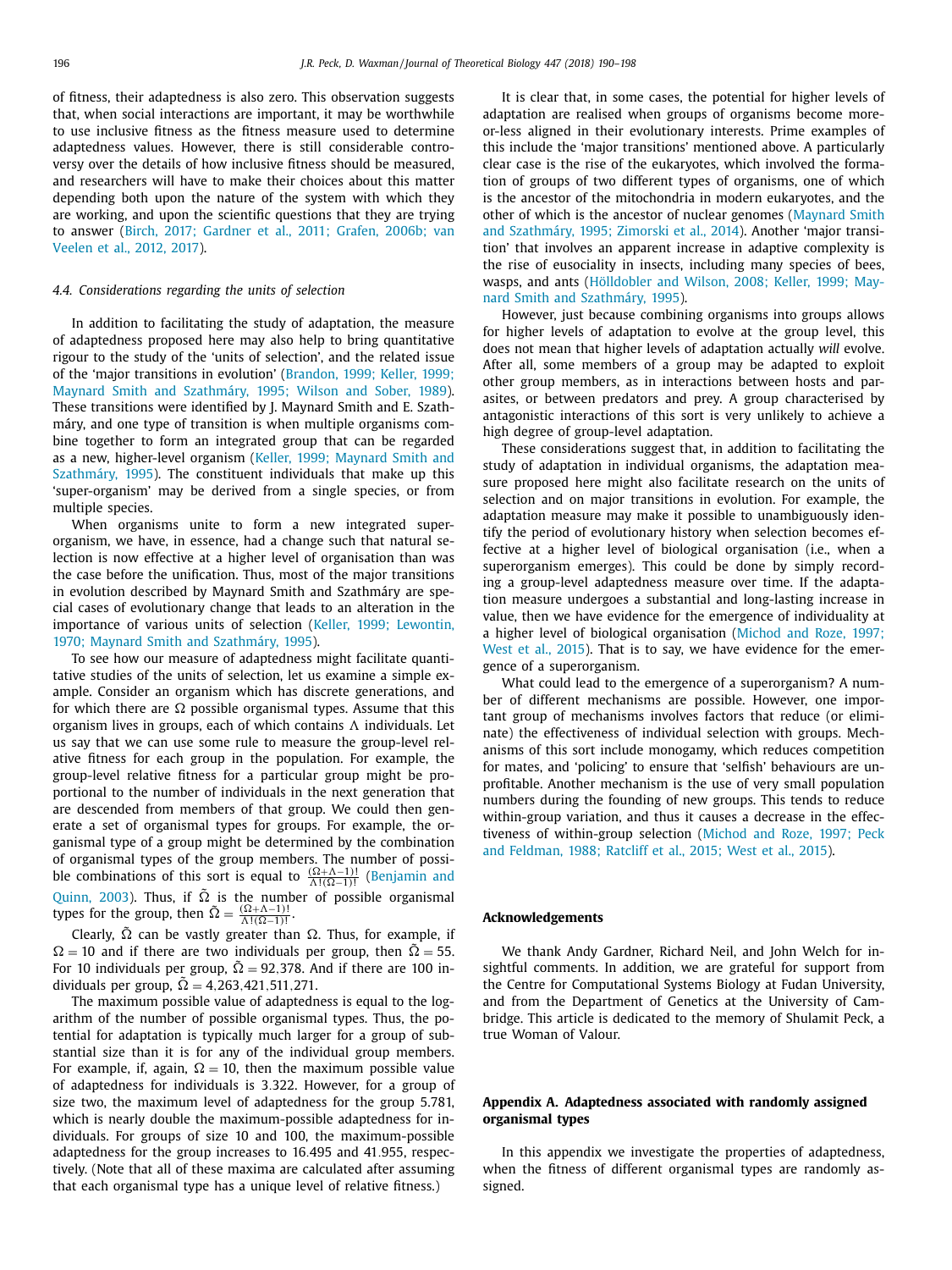#### <span id="page-7-0"></span>*Overview*

Let  $w_1, w_2, \ldots, w_{\Omega}$  be the relative fitnesses of different organismal types of a comparison set of size Ω. The adaptedness of type *j* is given by  $\alpha_j = \log_2(\frac{\Omega}{Q_j}) = \frac{1}{\ln(2)}\ln(\frac{\Omega}{Q_j})$  where  $Q_j$  is the number organismal types with relative fitness  $\geq w_i$ . We shall independently draw all *wj* from a continuous probability distribution, so all  $w_i$  will be different from one another. We show that the ratio  $\mathrm{Q}_j/\Omega$  takes the values 1/ $\Omega$ ,  $2/\Omega$ , ..., $\Omega/\Omega$  with equal probability (namely 1/ $\Omega$ ). For large  $\Omega$  ( $\Omega \gg 1$ ), we can, for many purposes, approximate this discrete distribution by a uniform probability distribution over [0, 1]. Under this approximation, the adaptedness,  $\alpha_j$ , has an exponential distribution with parameter  $1/\ln(2)$  such the mean and standard deviation of  $\alpha_i$  are both equal to  $1/\ln(2)$ .

#### *Details of calculation*

To begin, we write  $Q_j = \sum_{k=1}^{\Omega} \theta(w_k - w_j)$  where  $\theta(x)$  is 1 for  $x \ge 0$  and 0 otherwise. We imagine repeatedly drawing all  $\Omega$  of the *wj* at random from a common probability distribution. The set of  $\alpha$ <sup>*j*</sup> values obtained by this procedure can be viewed as realisations of a random variable and their distribution (probability density) summarises the statistical properties of the α*j*.

Proceeding, we introduce the quantity  $R_j = Q_j/\Omega$ . Under the repeated independent drawing of all  $\Omega$  of the *w<sub>i</sub>*, the values of *R<sub>i</sub>* can also be treated as realisations of a random variable. Relevant results for  $R_j$  follow from its characteristic function, which is defined as  $C(\lambda) = E[e^{i\lambda R_j}]$  where  $E[\ldots]$  denotes independently aver-

aging over all *w<sub>j</sub>* from a common distribution.<br>We have  $C(\lambda) = E[e^{i\lambda R_j}] = E[e^{i\lambda \sum_{k=1}^{\Omega} \theta(w_k - w_j)/\Omega}] =$ We have  $C(\lambda) = E[e^{i\lambda R_j}] = E[e^{i\lambda \sum_{k=1}^{\Omega} \theta (w_k - w_j)/\Omega}] =$  $E[e^{i\lambda\theta(0)/\Omega+i\lambda\sum_{k=1(k\neq j)}^{\Omega}\theta(w_k-w_j)/\Omega}],$  This can be written as  $C(\lambda) = e^{i\lambda/\Omega} E_j [(E_k[e^{i\lambda \theta (w_k - w_j)/\Omega}])^{\Omega - 1}]$ , where  $E_k[...]$  denotes averaging only over  $w_k$ . With  $\varphi(w)$  denoting the common probability density of the relative fitness of single organismal type, we have  $E_k[e^{i\lambda\theta(w_k-w_j)/\Omega)}] =$  $\Phi(w_j) + e^{i\lambda/\Omega} [1 - \Phi(w_j)]$  where  $\Phi(w) = \int_0^w \varphi(w) dw$ . Thus  $C(\lambda) = e^{i\lambda/\Omega} \int_0^1 (\Phi(w_j) + e^{i\lambda/\Omega} [1 - \Phi(w_j)] \int_0^{\Omega-1} \varphi(w_j) dw_j$ . Assuming that  $\varphi(w)$  is a continuous function of *w* we write  $\Phi(w_i) = x$ and have  $\varphi(w_j)dw_j = dx$ . We thus find that independent of the form of  $\varphi(w)$ ,  $C(\lambda) = e^{i\lambda/\Omega} \int_0^1 (x + e^{i\lambda/\Omega} (1 - x))^{1/2 - 1} dx$ , i.e.,  $C(\lambda) = e^{i\lambda/\Omega} \frac{1-e^{i\lambda}}{\Omega(1-e^{i\lambda/\Omega})}$ . This characteristic function of  $R_j = Q_j/\Omega$ corresponds to  $R_i$  having a discrete uniform distribution where

it takes each of the values  $1/\Omega$ ,  $2/\Omega$ , ...,  $\Omega/\Omega$ , with probability  $1/\Omega$ . The  $\Omega \to \infty$  limit of this distribution is the standard uniform distribution where  $R_i$  is uniformly distributed over [0,1] and for this case we shall write  $R_i = U$  where *U* is a standard uniform random variable. As a consequence, for very large  $\Omega$  we can approximate the adaptedness as  $\alpha_j = -\ln(U)/\ln(2)$ , and this corresponds to a random variable with an exponential distribution with parameter 1/ln(2):

$$
\alpha_j \sim \mathit{Exp}\bigg(\frac{1}{\ln(2)}\bigg). \tag{A1}
$$

We note, in particular, that the expected value of  $\alpha_j$  and its standard deviation both have the value  $1/\ln(2) \approx 1.443$ .

### **Appendix B. Independence of relative adaptedness on the size of the comparison set**

We show that the difference in the values of adaptedness of two particular organismal types is unchanged when the size of the comparison set is increased, due to the addition of organismal

types which have lower relative-fitness values than those associated with the particular two types.

Consider a comparison set for which types *i* and *k* have adaptedness values  $\alpha_i = \log_2(\frac{\Omega}{Q_i})$  and  $\alpha_k = \log_2(\frac{\Omega}{Q_k})$ , respectively. We construct a new comparison set by adding organismal types that are *less fit* than both organismal type *i* and organismal type *k*, with the new comparison set having  $\Omega$  organismal types. On calculating the new adaptedness values for the larger comparison set, the values of  $Q_i$  and  $Q_k$  remain unchanged (since these are independent of the number of organismal types with relative fitnesses *lower* than those of type *i* and type *k*, respectively). Thus the new adaptedness values are  $\alpha_i = \log_2(\frac{\Omega}{Q_i})$  and  $\alpha_k = \log_2(\frac{\Omega}{Q_k})$  and the difference is  $\alpha_i - \alpha_k = \log_2(\frac{Q_k}{Q_i})$ . We also have  $\alpha_i - \alpha_k = \log_2(\frac{Q_k}{Q_i})$ . Hence  $\alpha_i - \alpha_k = \breve{\alpha}_i - \breve{\alpha}_k$ , independent of the size of the comparison set.

#### **References**

- Adami, C., Cerf, N.J., 2000. Physical complexity of symbolic sequences. Phys. Nonlinear Phenom. 137, 62–69. [https://doi.org/10.1016/S0167-2789\(99\)00179-7.](https://doi.org/10.1016/S0167-2789(99)00179-7)
- [Adami,](http://refhub.elsevier.com/S0022-5193(18)30110-3/sbref0002) C., [Ofria,](http://refhub.elsevier.com/S0022-5193(18)30110-3/sbref0002) C., [Collier,](http://refhub.elsevier.com/S0022-5193(18)30110-3/sbref0002) T.C., 2000. Evolution of biological complexity. Proc. Natl. Acad. Sci. 97, [4463–4468.](http://refhub.elsevier.com/S0022-5193(18)30110-3/sbref0002) [Barton,](http://refhub.elsevier.com/S0022-5193(18)30110-3/sbref0003) N.H., 2017. How does epistasis influence the response to [selection?](http://refhub.elsevier.com/S0022-5193(18)30110-3/sbref0003) Heredity
- 118, 96–109.
- [Benjamin,](http://refhub.elsevier.com/S0022-5193(18)30110-3/sbref0004) A.T., [Quinn,](http://refhub.elsevier.com/S0022-5193(18)30110-3/sbref0004) J.J., 2003. Proofs that Really Count: The Art of [Combinatorial](http://refhub.elsevier.com/S0022-5193(18)30110-3/sbref0004) Proof. The Mathematical Association of America, Washington, DC.
- Birch, J., 2017. The inclusive fitness controversy: finding a way forward. R. Soc. Open Sci. 4. [https://doi.org/10.1098/rsos.170335.](https://doi.org/10.1098/rsos.170335)
- [Brandon,](http://refhub.elsevier.com/S0022-5193(18)30110-3/sbref0006) R.N., 2014. Adaptation and [Environment.](http://refhub.elsevier.com/S0022-5193(18)30110-3/sbref0006) Princeton University Press.
- Brandon, R.N., 1999. The units of selection revisited: the modules of selection. Biol. Philos. 14, 167–180. [https://doi.org/10.1023/A:1006682200831.](https://doi.org/10.1023/A:1006682200831)
- [Cover,](http://refhub.elsevier.com/S0022-5193(18)30110-3/sbref0008) T.M., [Thomas,](http://refhub.elsevier.com/S0022-5193(18)30110-3/sbref0008) J.A., 1991. Elements of Information Theory. [Wiley-Blackwell,](http://refhub.elsevier.com/S0022-5193(18)30110-3/sbref0008) New York.
- Crewe, P., Gratwick, R., Grafen, A., 2018. Defining fitness in an uncertain world. J. Math. Biol. 76, 1059–1099. [https://doi.org/10.1007/s00285-017-1164-z.](https://doi.org/10.1007/s00285-017-1164-z)
- [Crow,](http://refhub.elsevier.com/S0022-5193(18)30110-3/sbref0010) J.F., [Kimura,](http://refhub.elsevier.com/S0022-5193(18)30110-3/sbref0010) M., 1970. An [Introduction](http://refhub.elsevier.com/S0022-5193(18)30110-3/sbref0010) to Population Genetics Theory. Harper & Row, New York.
- [Darwin,](http://refhub.elsevier.com/S0022-5193(18)30110-3/sbref0011) C., 1859. The Origin of Species by Means of Natural Selection: Or, the [Preservation](http://refhub.elsevier.com/S0022-5193(18)30110-3/sbref0011) of Favoured Races in the Struggle for Life. Murray, London.
- [Fisher,](http://refhub.elsevier.com/S0022-5193(18)30110-3/sbref0012) R.A., 1930. The Genetical Theory of Natural Selection. [Clarendon](http://refhub.elsevier.com/S0022-5193(18)30110-3/sbref0012) Press, Oxford.
- [Frank,](http://refhub.elsevier.com/S0022-5193(18)30110-3/sbref0013) S.A., 2012. Natural selection. V. How to read the [fundamental](http://refhub.elsevier.com/S0022-5193(18)30110-3/sbref0013) equations of evolutionary change in terms of information theory. J. Evol. Biol. 25, 2377–2396.
- [Futuyma,](http://refhub.elsevier.com/S0022-5193(18)30110-3/sbref0014) D., 2013. Evolution, Third Edition. Sinauer Associates, [Sunderland,](http://refhub.elsevier.com/S0022-5193(18)30110-3/sbref0014) Massachusetts U.S.A.
- Gardner, A., 2009. Adaptation as organism design. Biol. Lett. 5, 861–864. https://doi. [org/10.1098/rsbl.2009.0674.](https://doi.org/10.1098/rsbl.2009.0674)
- Gardner, A., West, S.A., Wild, G., 2011. The genetical theory of kin selection. J. Evol. Biol. 24, 1020–1043. [https://doi.org/10.1111/j.1420-9101.2011.02236.x.](https://doi.org/10.1111/j.1420-9101.2011.02236.x)
- Grafen, A., 2015. Biological fitness and the Price equation in class-structured populations. J. Theor. Biol. 373, 62–72. [https://doi.org/10.1016/j.jtbi.2015.02.014.](https://doi.org/10.1016/j.jtbi.2015.02.014)
- Grafen, A., 2007. The formal Darwinism project: a mid-term report. J. Evol. Biol. 20, 1243–1254. [https://doi.org/10.1111/j.1420-9101.2007.01321.x.](https://doi.org/10.1111/j.1420-9101.2007.01321.x)
- Grafen, A., 2006a. A theory of Fisher's reproductive value. J. Math. Biol. 53, 15–60. [https://doi.org/10.1007/s00285-006-0376-4.](https://doi.org/10.1007/s00285-006-0376-4)
- Grafen, A., 2006b. Optimization of inclusive fitness. J. Theor. Biol. 238, 541–563. [https://doi.org/10.1016/j.jtbi.2005.06.009.](https://doi.org/10.1016/j.jtbi.2005.06.009)
- Hamilton, W.D., 1964a. The genetical evolution of social behaviour. I. J. Theor. Biol. 7, 1–16. [https://doi.org/10.1016/0022-5193\(64\)90038-4.](https://doi.org/10.1016/0022-5193(64)90038-4)
- Hamilton, W.D., 1964b. The genetical evolution of social behaviour. II. J. Theor. Biol. 7, 17–52. [https://doi.org/10.1016/0022-5193\(64\)90039-6.](https://doi.org/10.1016/0022-5193(64)90039-6)
- Hazen, R.M., Griffin, P.L., Carothers, J.M., Szostak, J.W., 2007. Functional information and the emergence of biocomplexity. Proc. Natl. Acad. Sci. 104, 8574–8581. [https://doi.org/10.1073/pnas.0701744104.](https://doi.org/10.1073/pnas.0701744104)
- Hill, W.G., Robertson, A., 1966. The effect of linkage on limits to artificial selection. Genet. Res. 8, 269–294. [https://doi.org/10.1017/S0016672300010156.](https://doi.org/10.1017/S0016672300010156)
- [Hölldobler,](http://refhub.elsevier.com/S0022-5193(18)30110-3/sbref0025) B., [Wilson,](http://refhub.elsevier.com/S0022-5193(18)30110-3/sbref0025) E.O., 2008. The [Superorganism:](http://refhub.elsevier.com/S0022-5193(18)30110-3/sbref0025) The Beauty, Elegance, and Strangeness of Insect Societies. W. W. Norton & Company, New York.
- [Keller,](http://refhub.elsevier.com/S0022-5193(18)30110-3/sbref0026) L., 1999. Levels of Selection in Evolution. Princeton [University](http://refhub.elsevier.com/S0022-5193(18)30110-3/sbref0026) Press, Princeton, New Jersey.
- Lessard, S., Soares, C., 2016. Definitions of fitness in age-structured populations: comparison in the haploid case. J. Theor. Biol. 391, 65–73. https://doi.org/10. [1016/j.jtbi.2015.11.017.](https://doi.org/10.1016/j.jtbi.2015.11.017)

[Lewontin,](http://refhub.elsevier.com/S0022-5193(18)30110-3/sbref0028) R.C., 1970. The units of [selection.](http://refhub.elsevier.com/S0022-5193(18)30110-3/sbref0028) Annu. Rev. Ecol. Syst. 1, 1–18.

- Lynch, M., Bürger, R., Butcher, D., Gabriel, W., 1993. The mutational meltdown in asexual populations. J. Hered. 84, 339–344. https://doi.org/10.1093/ [oxfordjournals.jhered.a111354.](https://doi.org/10.1093/oxfordjournals.jhered.a111354)
- Lynch, M., Conery, J., Burger, R., 1995. Mutational meltdowns in sexual populations. Evolution 49, 1067–1080. [https://doi.org/10.2307/2410432.](https://doi.org/10.2307/2410432)